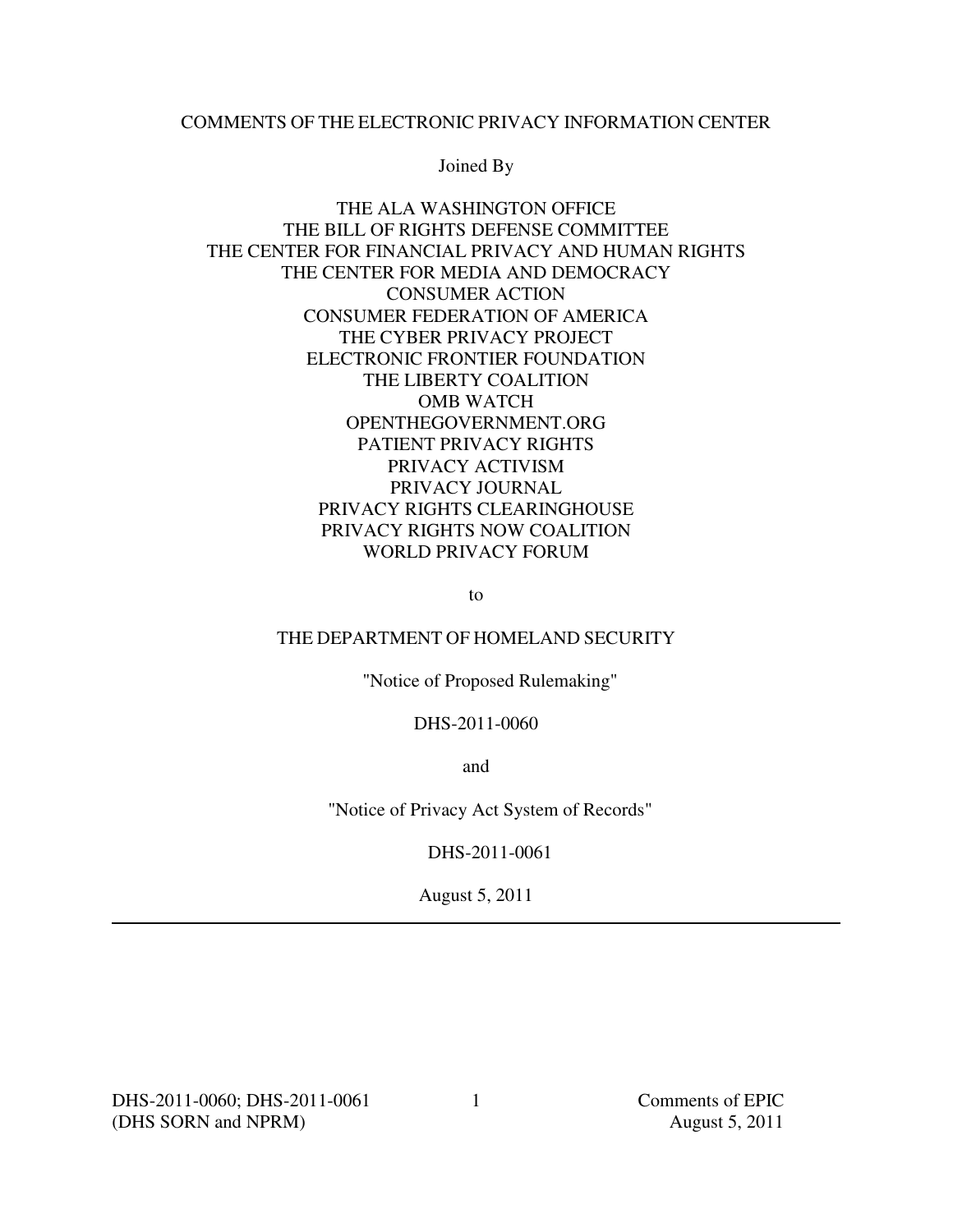By a Notice of Proposed Rulemaking ("NPRM") and a System of Records Notice ("SORN"),<sup>1</sup> both published in the Federal Register on July 6, 2011, the Department of Homeland Security ("DHS") proposed to introduce a new system of records containing names, dates of birth, places of birth, biometrics and photographic data, passport information, driver's license information, and "other available identifying particulars."<sup>2</sup> The agency will maintain unique identifiers for each data subject in the new system.<sup>3</sup>

The agency proposes to exempt the proposed system from the following legal rights and

obligations that Congress created under the Privacy Act:

- The obligation to maintain all government records pertaining to an individual with "such" accuracy, relevance, timeliness, and completeness as is reasonably necessary to assure fairness to the individual"  $5$  U.S.C.  $\S$   $552a(e)(5)$ .
- The obligation only to maintain records about individuals when "relevant and necessary" for a government agency to accomplish an authorized purpose. 5 U.S.C.  $\S$  552a(e)(1).
- The obligation to publish the agency procedures for individuals to determine if there are government records pertaining to them, and to access and contest the content of those records. 5 U.S.C. §§ 552a(e)(4)(G)-(H); 5 U.S.C. § 552a(f).
- The obligation to submit to civil remedies and criminal penalties for agency violations of the Privacy Act. 5 U.S.C.  $\S$  552a(g)(1), (i), (j).
- The right for individuals to request and gain access to government records about the individuals, and to review the records and have copies made. 5 U.S.C. § 552a(d)(4).
- The right for subjects of government records to request an "accurate accounting of the date, nature, and purpose of each disclosure" of those records. 5 U.S.C. § 552a(c)(3).

 1 Notice of Privacy Act System of Records, Privacy Act of 1974; Department of Homeland Security/All-030 Use of the Terrorist Screening Database System of Records, 76 Fed. Reg. 39408 (July 6, 2011), *available at*  http://www.gpo.gov/fdsys/pkg/FR-2011-07-06/pdf/2011-16807.pdf [hereinafter "System of Records Notice"]; Notice of Public Rulemaking, Privacy Act of 1974: Implementation of Exemptions; Department of Homeland Security/ALL-030 Use of the Terrorist Screening Database System of Records, 76 Fed. Reg. 39,315, 39,317 (Jul. 6 2011), *available at* http://www.gpo.gov/fdsys/pkg/FR-2011-07-06/pdf/2011-16806.pdf; [hereinafter "Notice of Public Rulemaking"].

<sup>2</sup> Dept. of Homeland Security, Privacy Impact Assessment for the Watchlist Service, 4, July 14, 2010, *available at*  http://www.dhs.gov/xlibrary/assets/privacy/privacy\_pia\_dhs\_wls.pdf. [hereinafter "Privacy Impact Assessment"].  $\overline{d}$ .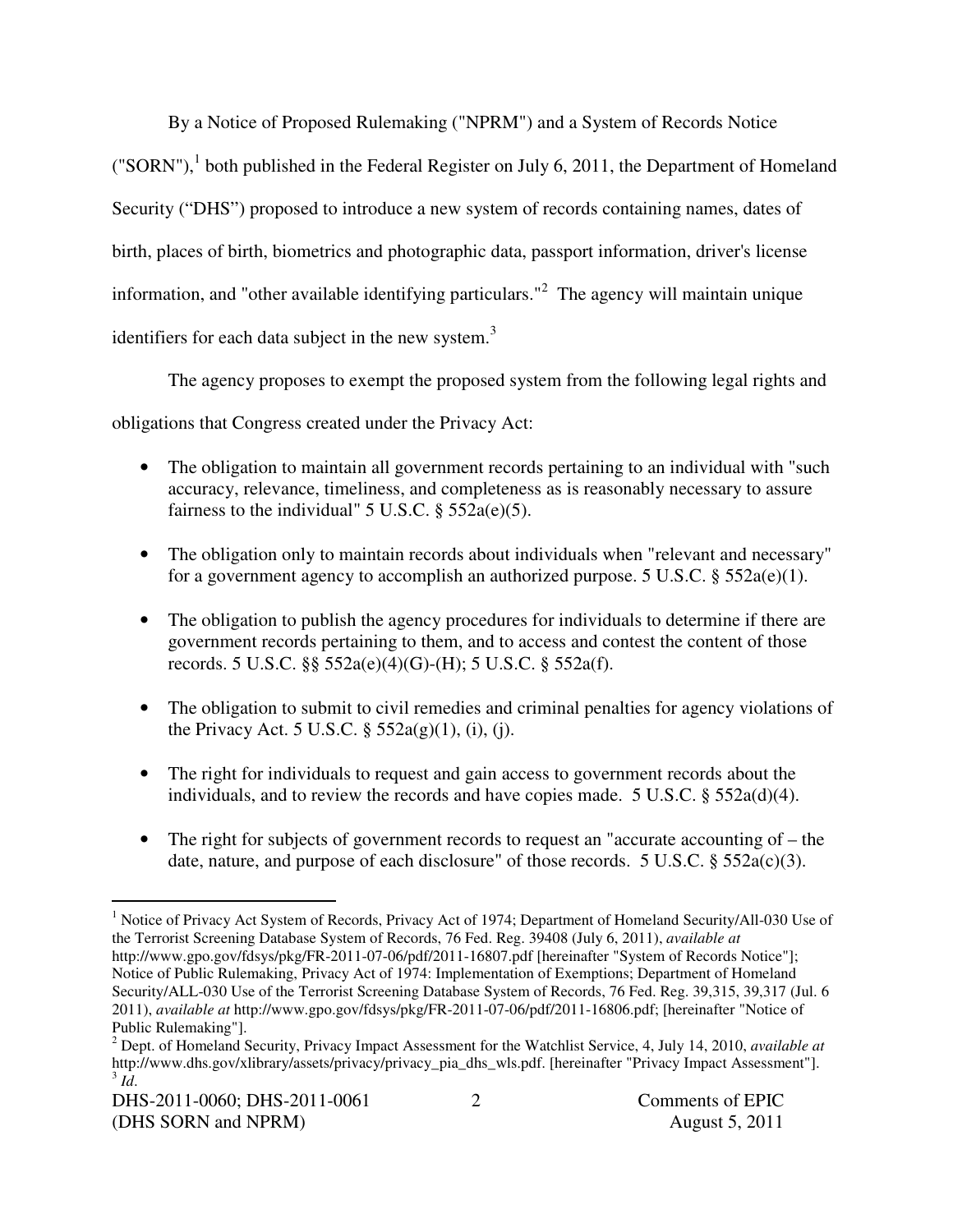- The right to request an "accurate accounting" of the name and addresses of the agencies or people to whom such records are disclosed. 5 U.S.C. § 552a(c)(3).
- The obligation to inform each individual whom the agency asks to supply information about the legal authority and principal purposes for the collection. 5 U.S.C. § 552a(e)(3).
- The right to notify government agencies and personnel about corrections to government records pertaining to the individuals. 5 U.S.C.  $\S$  552a(c)(4).
- The right to request amendments to such government records that the individual believes are not accurate, relevant, timely or complete; and also to a prompt government response either complying with the request or providing the individual reasons for the government's refusal to comply. 5 U.S.C.  $\S 552a(e)(5)^4$ .

The DHS has stated that it "does not control the accuracy of the information" within this system of records, leaving the responsibility for correcting errors to the Department of Justice and the Federal Bureau of Investigation.<sup>5</sup> The agency has also stated that "individuals do not have an opportunity to decline to provide information."<sup>6</sup>

Pursuant to the DHS notices in the Federal Register, the Electronic Privacy Information Center ("EPIC") and undersigned privacy, consumer rights, and civil rights organizations hereby submit these comments and recommendations to address the substantial privacy risks posed by the proposal. DHS should suspend the proposal pending a full review of the privacy, security, and legal implications of the program, including compliance with the federal Privacy Act. If the agency proceeds with the WLS program, the system must, at a minimum: (1) adhere to Congress's intent to maintain transparent and secure government recordkeeping systems; (2) provide individuals judicially enforceable rights of notice, access, and correction; (3) conform to a revised SORN and NPRM that includes requirements for the agency to respect individuals'

 4 Notice of Public Rulemaking, *supra* note 1, at 39317.

<sup>5</sup> Privacy Impact Assessment, *supra* note 2, at 3, 6.

<sup>6</sup> *Id*. at 14.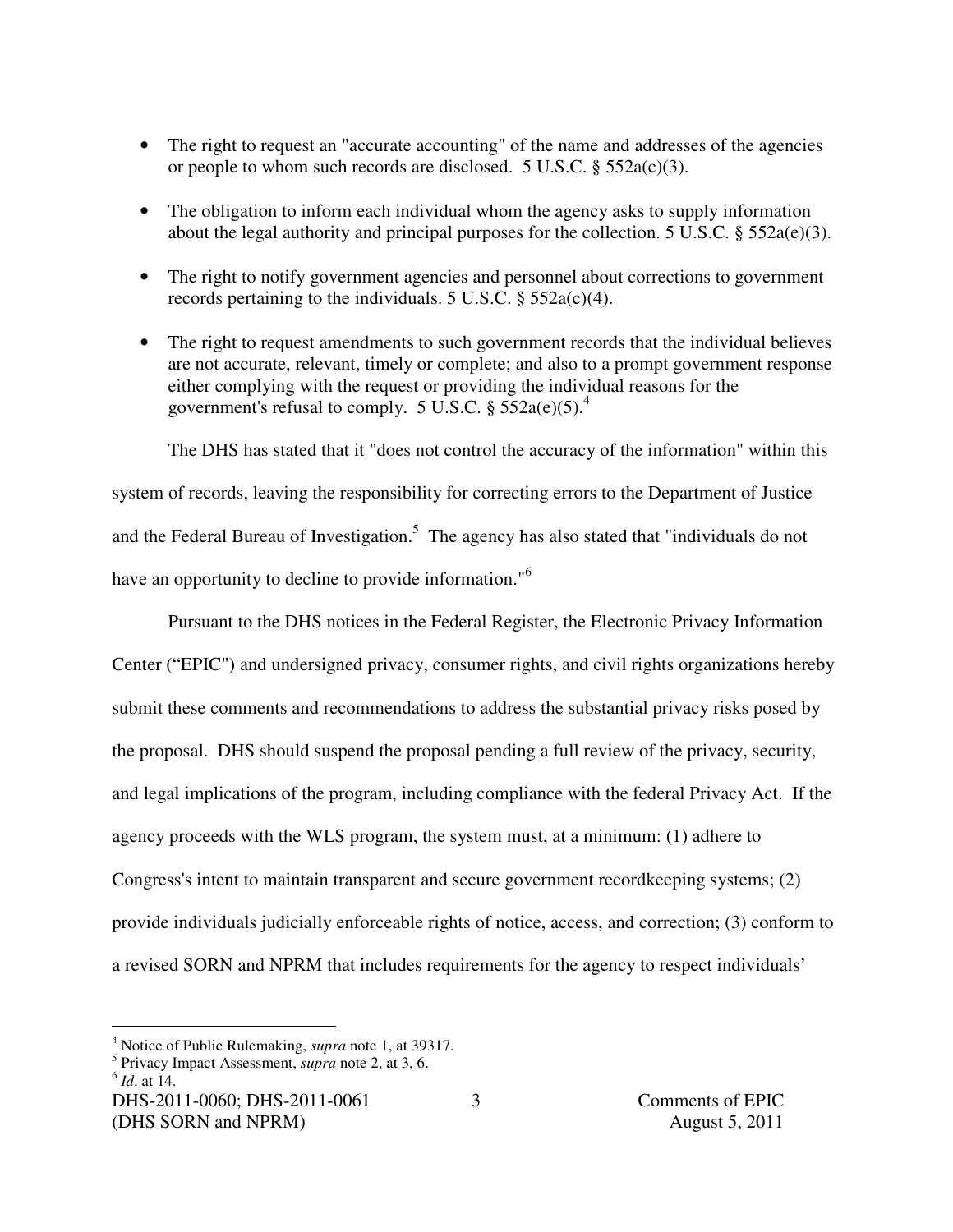rights to control their information in possession of federal agencies, as the Privacy Act requires; and (4) premise its technological and security approach on decentralization.

EPIC is a public interest research center in Washington, D.C., established in 1994 to focus public attention on emerging civil liberties issues and to protect privacy, the First Amendment, and constitutional values. EPIC has particular interest in preserving privacy safeguards established by Congress, in the development of new information systems operated by the federal government.<sup>7</sup>

The American Library Association ("ALA") Washington Office is dedicated to the public's right to a free and open information society. Intellectual freedom is a basic right in a democratic society and a core value of the library profession. As the oldest and largest library association in the world, ALA reflects the library community's long-standing commitment to First Amendment and personal privacy, and actively defends the right of library users to read, seek information, and speak freely as guaranteed by the First Amendment. In keeping with these principles, the ALA promotes the confidentiality of library users and argues that the collection of personally identifiable information, regardless of the technology used, brings with it a legal and

http://epic.org/privacy/airtravel/profiling.html; Electronic Privacy Information Center: Department of Homeland Security Chief Privacy Office and Privacy, http://epic.org/privacy/dhs-cpo.html; Electronic Privacy Information Center, Secure Flight, http://epic.org/privacy/airtravel/secureflight.html; Electronic Privacy Information Center: EPIC Alert 16.09, "Report Finds Failure and Delay in Watchlist Name Removal," (May 15, 2009), *available at*  http://epic.org/alert/EPIC\_Alert\_16.09.html; Statement of Lillie Coney, Associate Director, Electronic Privacy Information Center to House Committee on Homeland Security, Subcommittee on Transportation Security and Infrastructure Protection (Sept. 9, 2008), *available at* http://epic.org/privacy/airtravel/watchlist\_test\_090908.pdf; Electronic Privacy Information Center, Secure Flights Should Remain Grounded Until Security and Privacy Problems are Resolved, Spotlight on Surveillance Series (August 2007), *available at*

 $\overline{a}$ 

<sup>7</sup> *See*, *e.g.*, Electronic Privacy Information Center: Passenger Profiling,

<sup>4</sup> http://epic.org/privacy/surveillance/spotlight/0807/default.html; Comments of the Electronic Privacy Information Center, AAG/A Order No. 006-2005: Terrorist Screening Records System (Sept. 6, 2005); Statement of Marc Rotenberg, Executive Director, Electronic Privacy Information Center to National Commission on Terrorist Attacks Upon the United States (Dec. 8, 2003), *available at* http://epic.org/privacy/terrorism/911commtest.pdf.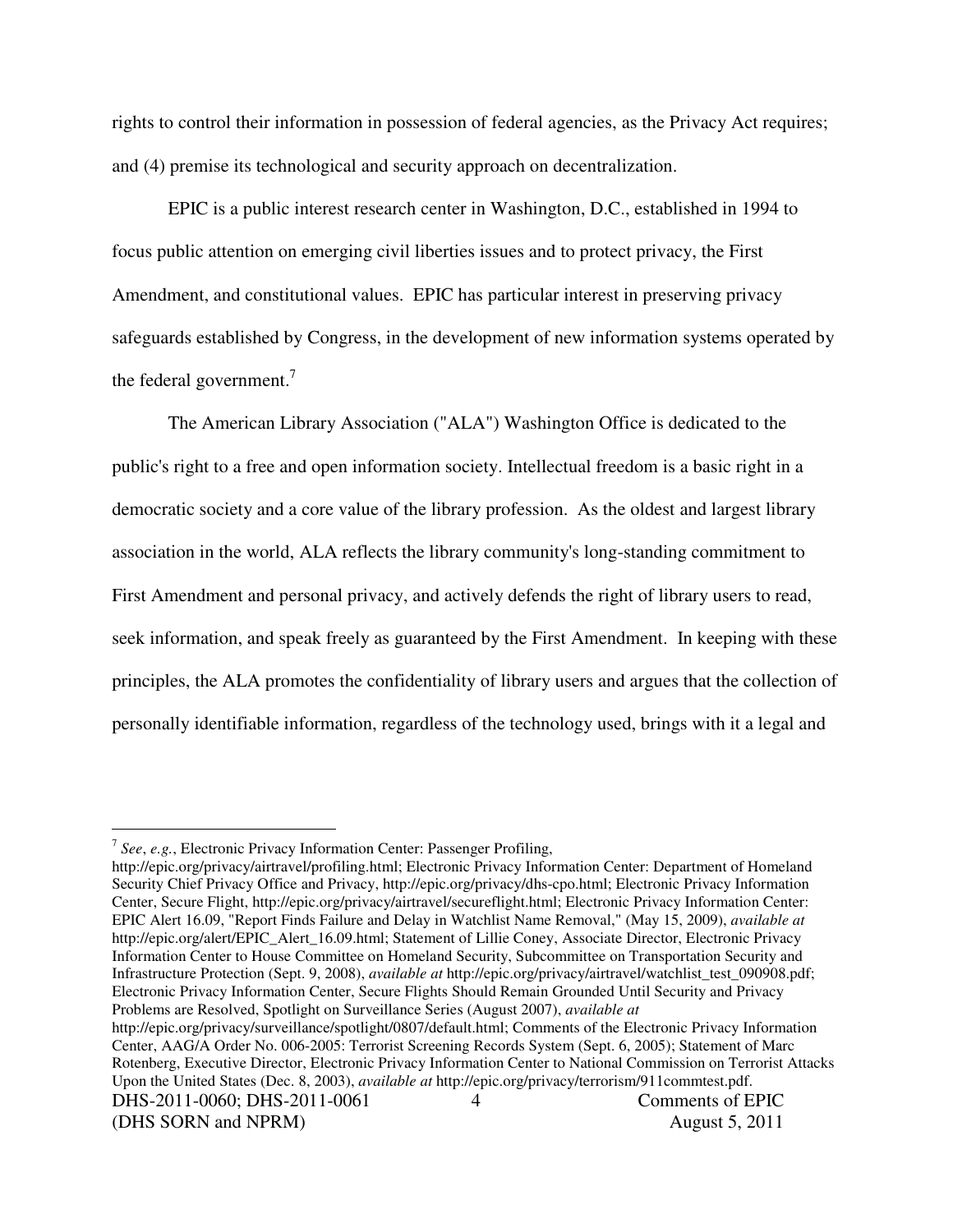ethical obligation to protect confidentiality as part of the public's "right to read." ALA is a nonprofit organization of over 65,000 librarians, library trustees, and other friends of libraries.

The Bill of Rights Defense Committee ("BORDC") is a national non-profit grassroots organization. BORDC defends the rule of law and rights and liberties challenged by overbroad national security and counter-terrorism policies. BORDC supports an ideologically, ethnically, geographically, and generationally diverse grassroots movement to protect and restore these principles by encouraging widespread civic participation; educating people about the significance of our rights; and cultivating grassroots networks to convert concern, outrage, and fear into debate and action.

The Center for Financial Privacy and Human Rights ("CFPHR") was founded in 2005 to defend privacy, civil liberties and market economics. The Center is a non-profit human rights and civil liberties organization whose core mission recognizes traditional economic rights as a necessary foundation for a broad understanding of human rights. CFPHR is part of the Liberty and Privacy Network, a non-governmental advocacy and research  $501(c)(3)$  organization.

The Center for Media and Democracy is an independent, non-profit, non-partisan, public interest organization that focuses on investigating and countering spin by corporations, industry and government; informing and assisting grassroots action that promotes public health, economic justice, ecological sustainability, human rights, and democratic values; advancing transparency and media literacy to help people recognize the forces shaping the information they receive about important issues affecting their lives; and promoting "open content" media that enable people from all walks of life to "be the media" and help write the history of these times.

DHS-2011-0060; DHS-2011-0061 Comments of EPIC (DHS SORN and NPRM) August 5, 2011 5 Consumer Action is a nonprofit organization that has championed the rights of underrepresented consumers nationwide since 1971. Throughout its history, the organization has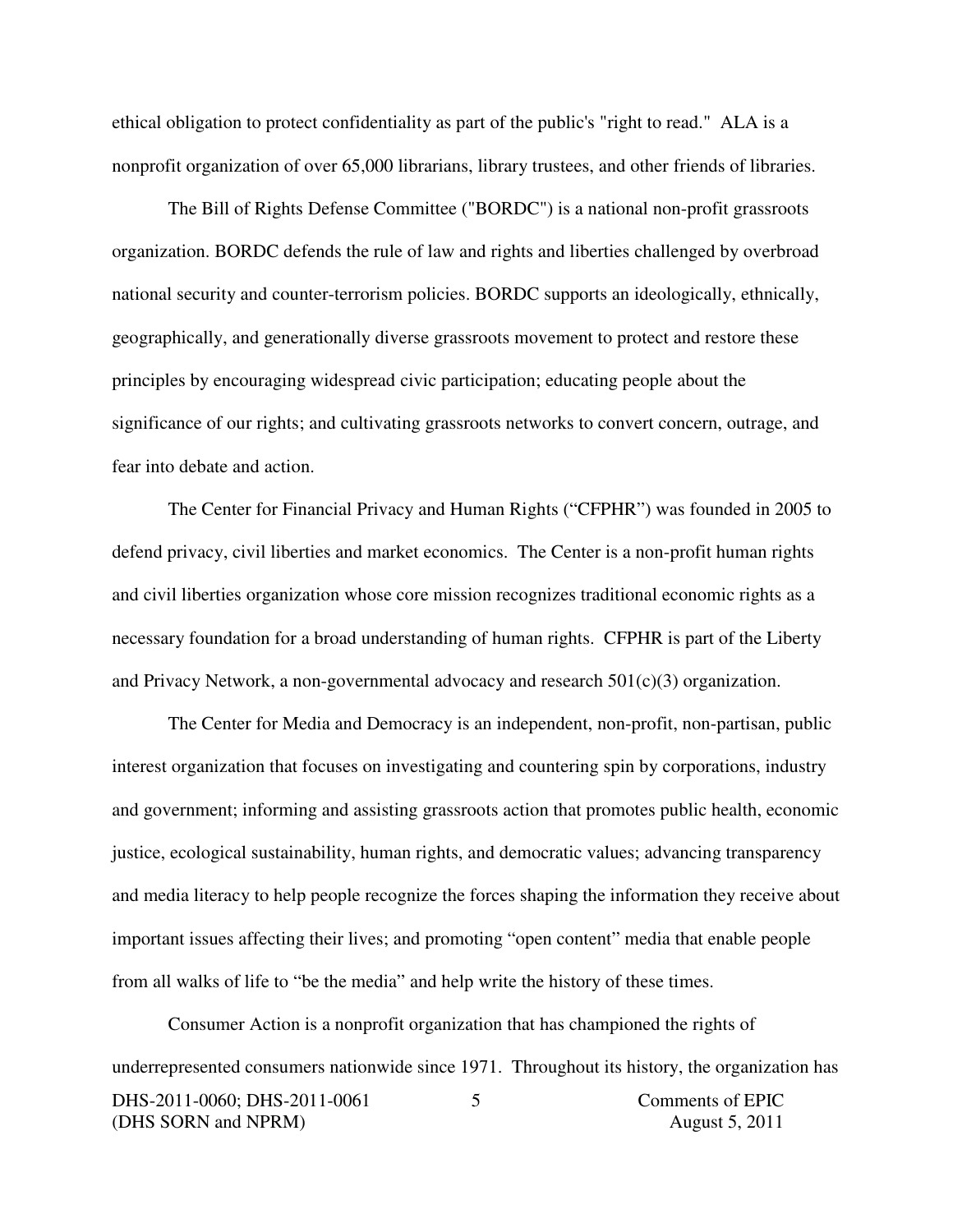dedicated its resources to promoting financial literacy and advocating for consumer rights in both the media and before lawmakers to promote economic justice for all. With the resources and infrastructure to reach millions of consumers, Consumer Action is one of the most recognized, effective, and trusted consumer organizations in the nation.

The Consumer Federation of America ("CFA") is an association of non-profit consumer organizations that was established in 1968 to advance the consumer interest through research, advocacy, and education. Today, nearly 300 of these groups participate in the federation and govern it through their representatives on the organization's Board of Directors. CFA is a research, advocacy, education, and service organization. As a research organization, CFA investigates consumer issues, behavior, and attitudes through surveys, focus groups, investigative reports, economic analysis, and policy analysis. As an advocacy organization, CFA works to advance pro-consumer policies on a variety of issues before Congress, the White House, federal and state regulatory agencies, state legislatures, and the courts. As an education organization, CFA disseminates information on consumer issues to the public and news media, as well as to policymakers and other public interest advocates. As a service organization, CFA assists individuals and organizations.

DHS-2011-0060; DHS-2011-0061 Comments of EPIC (DHS SORN and NPRM) August 5, 2011 6 The Cyber Privacy Project ("CPP") addresses issues about privacy raised in today's networked world. In upholding the belief that privacy is essential to democratic society, the Cyber Privacy Project anchors its approach in realizing the beneficial potential of the Constitution, laws, and policies of the United States. CPP calls for implementation of privacy protections based on First Amendment rights of privacy and anonymity, Fourth Amendment rights against unreasonable searches and seizures, the Fifth and Fourteenth Amendment rights to due process and protection of liberty, and Ninth Amendment un-enumerated rights to privacy. It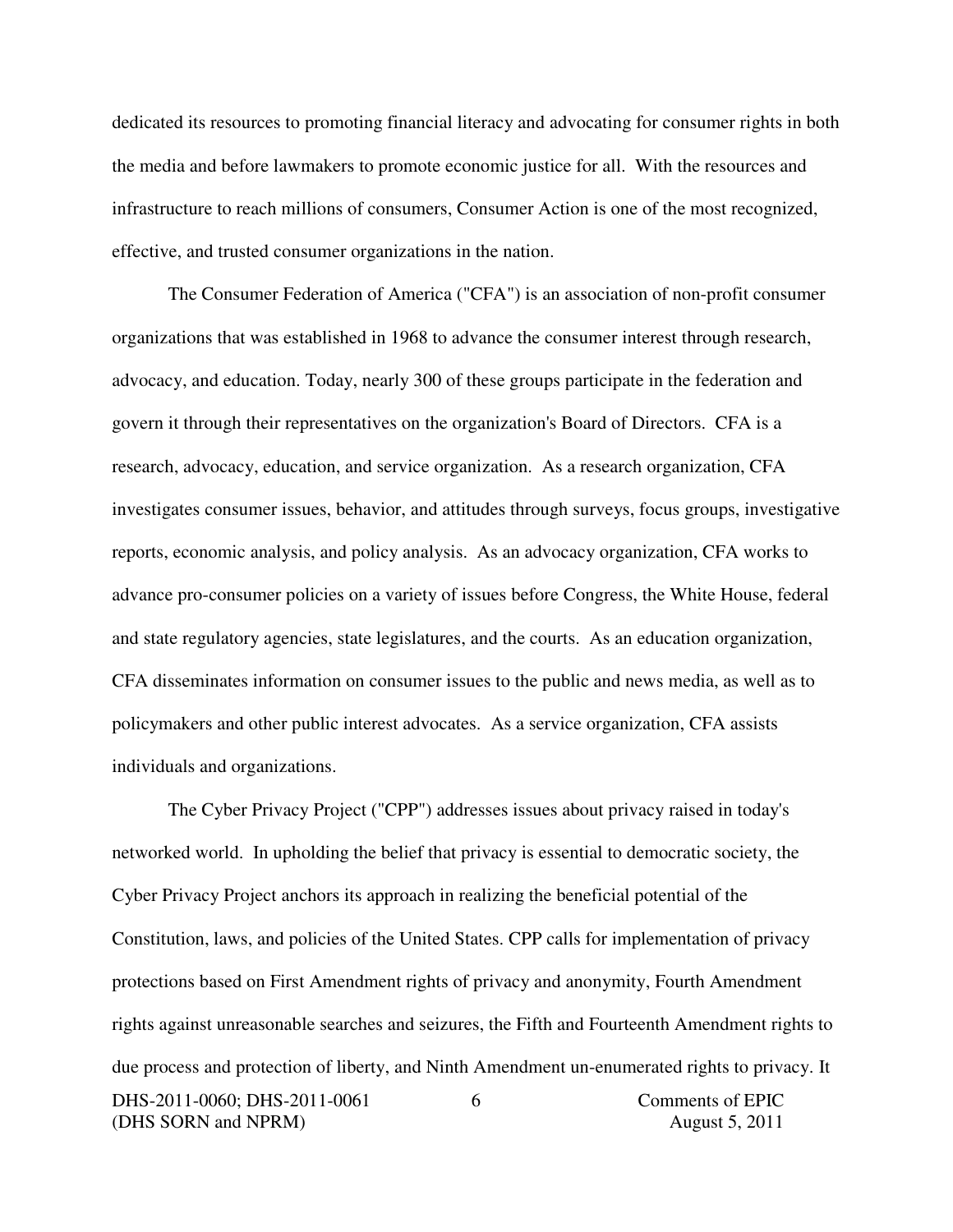also calls upon similar principles in international human rights documents, state constitutions, and codes of ethics. CPP gathers momentum behind its policy recommendations by serving as a source for the media and public discussions. CPP makes its issues relevant to the majority of citizens by using and addressing new forms of technological communication in order to convey its message to a wide audience of individuals and groups.

The Electronic Frontier Foundation ("EFF") is a nonprofit, member-supported civil liberties organization working to protect rights in the information society. EFF actively encourages and challenges government and the courts to support privacy and safeguard individual autonomy as emerging technologies become more prevalent in society.

The Liberty Coalition works to help organize, support, and coordinate transpartisan public policy activities related to civil liberties and basic rights. We work in conjunction with groups of partner organizations that are interested in preserving the Bill of Rights, personal autonomy and individual privacy.

OMB Watch is a nonprofit research and advocacy organization in Washington, D.C., established in 1983 to promote open government, accountability, and citizen participation. OMB Watch has particular interest in ensuring that federal information policy supports transparent and accountable government.

OpenTheGovernment.org is a coalition of consumer, good government and limitedgovernment groups, environmentalists, journalists, library groups, labor and others united to make the federal government a more open place in order to make us safer, strengthen public trust in government, and support our democratic principles.

DHS-2011-0060; DHS-2011-0061 Comments of EPIC (DHS SORN and NPRM) August 5, 2011 7 Patient Privacy Rights ("PPR") is the nation's leading health privacy watchdog and consumer voice for building ethical, trustworthy health IT systems. Patients won't see or trust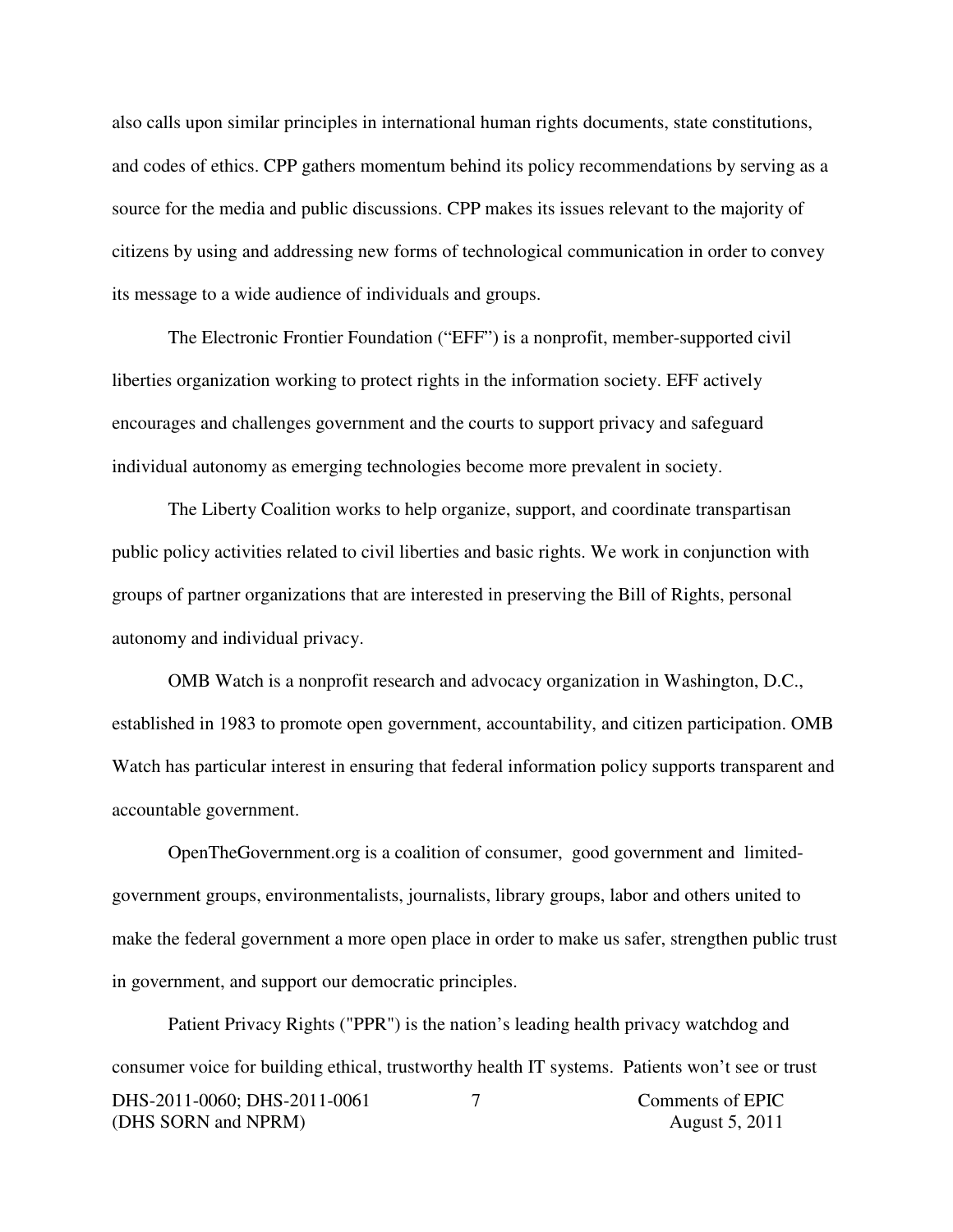physicians unless they control who sees and uses sensitive personal health information. PPR educates the public and holds industry and government accountable. Today PPR has over 12,000 members in all 50 states and represents 10.3 million Americans through the bipartisan Coalition for Patient Privacy. PPR champions the right to health information privacy and privacyenhancing technologies (privacy-by-design) so patients can move the right personal information to the right person at the right time -- and prevent the sale, misuse, surveillance, and onward disclosures of protected health information without consent by industry, research, and government. Recently PPR and the University of Texas LBJ School of Public Affairs cosponsored the first-ever international Summit on the Future of Health Privacy.

Privacy Activism is a consumer privacy organization focusing primarily on online consumer privacy issues, raising public understanding of complex questions about privacy, and helping people make informed choices.

Privacy Journal is the most authoritative and long standing publication in the world on the individual's right to privacy. This acclaimed monthly newsletter covers current events in new technology and its impact on privacy, useful tips for protecting individual privacy, and the latest updates on court decisions, legislation, professional conferences, and corporate practices. Publisher Robert Ellis Smith is recognized as a leading expert on the right to privacy in the U.S. He is an experienced journalist, a lawyer, and an author of several essential books on privacy.

The Privacy Rights Clearinghouse ("The PRC") is a nonprofit consumer education and advocacy organization, established in 1992 and based in San Diego, CA. The PRC advises individuals on a variety of informational privacy issues, and has published more than 50 Fact Sheets providing practical information individuals may employ to safeguard their personal

DHS-2011-0060; DHS-2011-0061 Comments of EPIC (DHS SORN and NPRM) August 5, 2011

8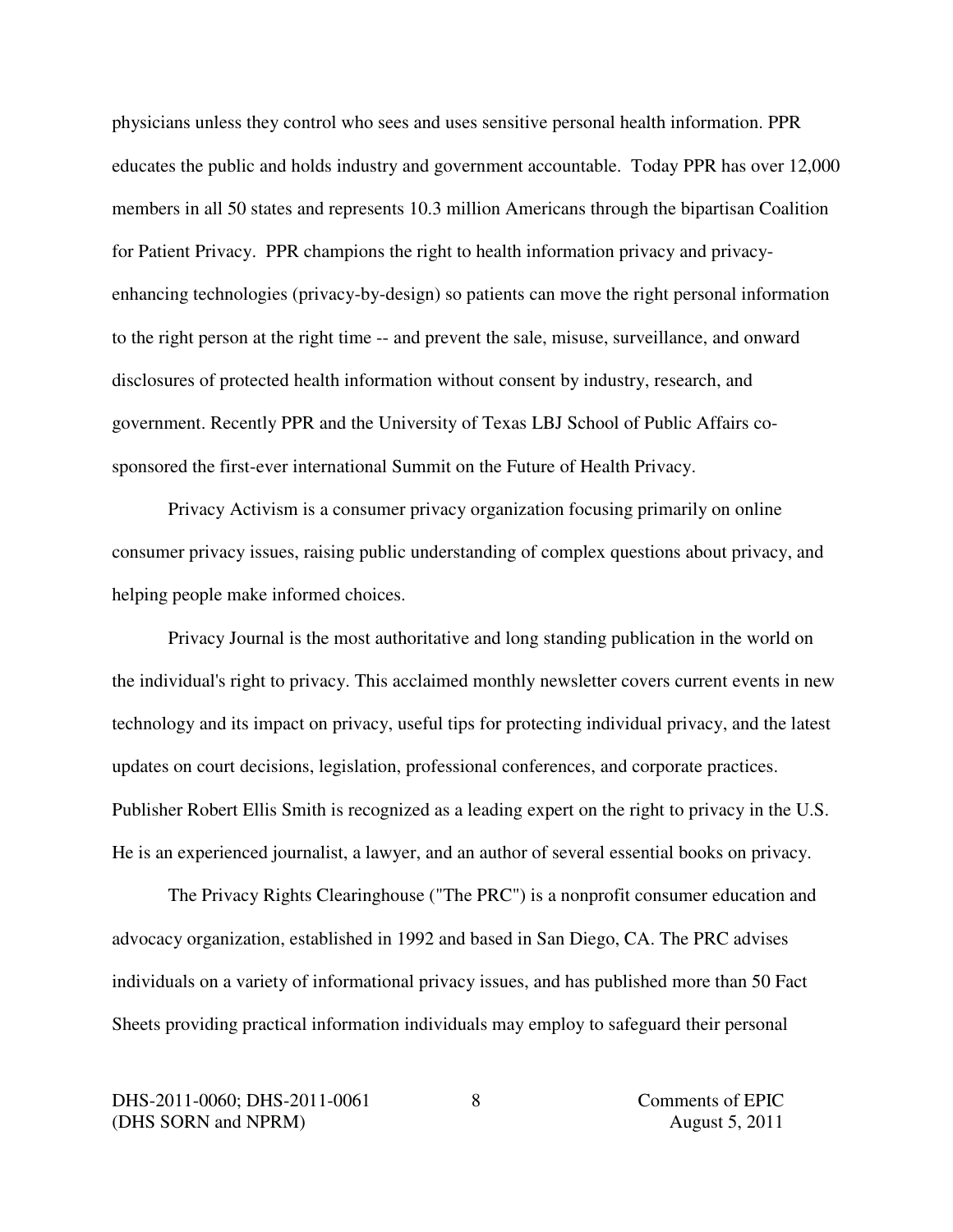information. The PRC has submitted comments for numerous federal and state administrative proceedings.

Privacy Rights Now was organized by Ralph Nader and Remar Sutton to highlight the efforts of the key non-profit organizations that care about the value of our private lives.

The World Privacy Forum is a nonprofit, non-partisan  $501(c)(3)$  public interest research group. The organization is focused on conducting in-depth research, analysis, and consumer education in the area of privacy. It is the only privacy-focused public interest research group conducting independent, longitudinal work. The World Privacy Forum has had notable successes with its research, which has been groundbreaking and consistently ahead of trends. World Privacy Forum reports have documented important new areas, including medical identity theft. Areas of focus for the World Privacy Forum include health care, technology, and the financial sector. The Forum was founded in 2003 and works both nationally and internationally.

# **I. The Watchlist Service Will Centralize and Expand The Agency's Collection and Disclosure of Sensitive Personal Information**

 The Federal Bureau of Investigation ("FBI") and the Department of Justice ("DOJ") operate the Terrorist Screen Center ("TSC").<sup>8</sup> The TSC maintains the "Terrorist Screening Database" ("TSDB"), a database filled with the sensitive personal information of an undisclosed set of individuals.<sup>9</sup> DHS receives TSDB data, using personal information to determine whether an individual "meets the criteria for a particular immigration or naturalization benefits" (sic), and to facilitate its own counterterrorism, law enforcement, and border security operations.<sup>10</sup>

 $\overline{a}$ 

<sup>8</sup> Privacy Impact Assessment, *supra* note 2, at 2

<sup>9</sup> *Id*.

<sup>10</sup> *Id*. at 2, 7.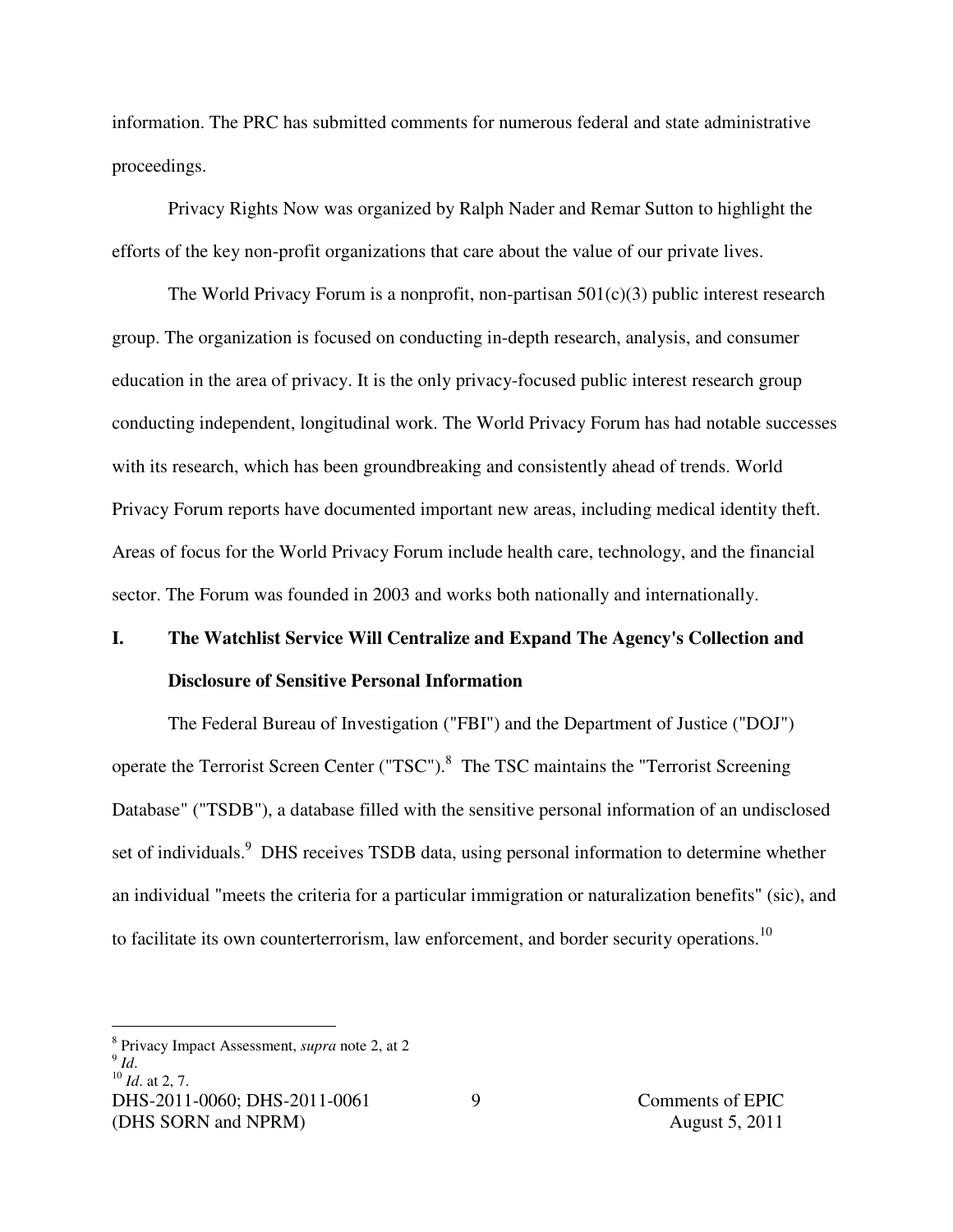DHS has now proposed the Watchlist Service ("WLS") as a mechanism to centralize the interagency transfer of data from TSC's TSDB to DHS. DHS intends WLS to serve as a singular "main repository." DHS contemplates intra-agency transfers of WLS data "downstream" into four different DHS systems of records:

- 1) Transportation Security Threat Assessment System (managed by the TSA Office of Transportation Threat Assessment and Credentialing)
- 2) Secure Flight Records (managed by the TSA)
- 3) TECS (managed by the CBP Passenger Systems Program Office)
- 4) IDENT (managed by the US-VISIT Program)<sup>11</sup>

Each system of records is separately managed by a component of the Department of Homeland Security. There will also be upstream disclosure, as each component records encounters with a potential terrorist match and transmits that information to the FBI, the DOJ, and DHS.<sup>12</sup> The WLS includes a "mirror" of the TSDB.<sup>13</sup> A "mirror" is a near real-time copy that synchronizes itself with the original database by adding, modifying, or deleting data in accord with updates to records in the original.<sup>14</sup> DHS's proposal calls for the DHS Screening Coordination Office to manage screening and facilitate the abovementioned "downstream" information disclosure.<sup>15</sup> The DHS Customs and Border Patrol will serve as the "technical steward" that implements the automated Watchlist feed.<sup>16</sup>

 $\overline{a}$ 

<sup>13</sup> *Id*. at 8.

<sup>15</sup> *Id*. at 3.

<sup>11</sup> *Id. at* 2-3.

<sup>12</sup> *Id.* at 3.

<sup>14</sup> *Id.* at 9.

<sup>16</sup> *Id*. at 3.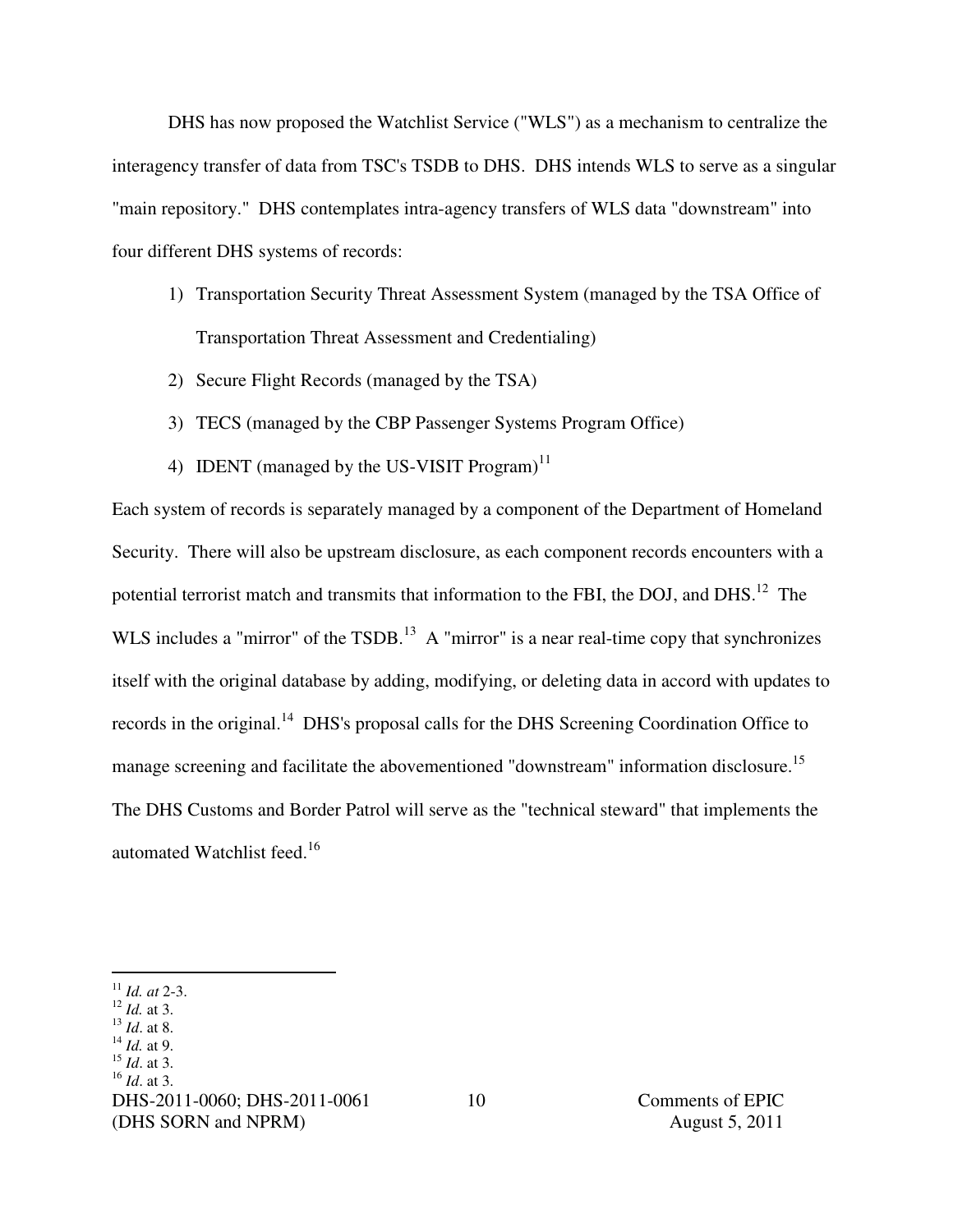# **II. The Privacy Act Requires DHS To Afford Fundamental Privacy Rights to the Subjects of WLS Records**

When it enacted the Privacy Act, 5 U.S.C. § 552a, in 1974, Congress sought to restrict the amount of personal information federal agencies could collect, and it required agencies to be transparent in their information practices.<sup>17</sup> Congress found that "the privacy of an individual is directly affected by the collection, maintenance, use, and dissemination of personal information by Federal agencies." Congress also emphasized that "the right to privacy is a personal and fundamental right protected by the Constitution of the United States."<sup>18</sup> In 2004, the Supreme Court underscored the importance of the Privacy Act's restrictions upon agency use of personal data to protect privacy interests, noting that:

[I]n order to protect the privacy of individuals identified in information systems maintained by Federal agencies, it is necessary . . . to regulate the collection, maintenance, use, and dissemination of information by such agencies." Privacy Act of 1974, §2(a)(5), 88 Stat. 1896. The Act gives agencies detailed instructions for managing their records and provides for various sorts of civil relief to individuals aggrieved by failures on the Government's part to comply with the requirements. $<sup>1</sup>$ </sup>

Despite these clear statements of legislative mandate, DHS is proposing to circumvent a number of meaningful privacy protections Congress established in the Privacy Act.<sup>20</sup> DHS also claims an exemption from paying any civil remedies for violating any of the Act's provisions that the agency claims do no apply. $^{21}$ 

11

 $\overline{a}$ 

 $17$  S. Rep. No. 93-1183 at 1 (1974).

<sup>&</sup>lt;sup>18</sup> Pub. L. No. 93-579 (1974).

<sup>19</sup> *Doe v. Chao*, 540 U.S. 614, 618 (2004).

<sup>20</sup> *See* Notice of Public Rulemaking, *supra* note 1, at 39317. <sup>21</sup> *See* id.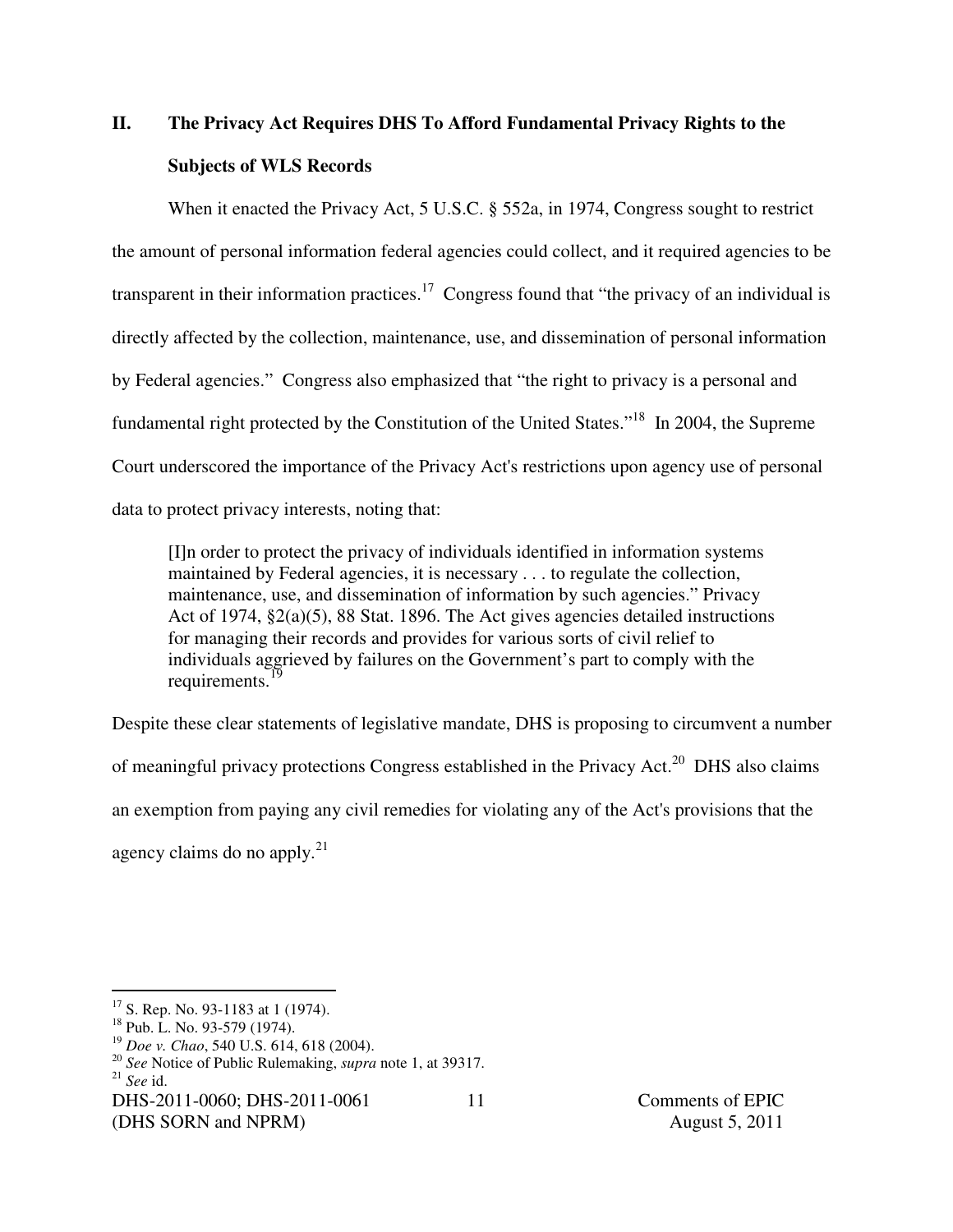### *A. DHS Seeks to Exempt the WLS from Privacy Act Accounting Requirements*

DHS seeks "routine use" exemptions from the agency's Privacy Act obligations regarding its disclosures of individuals' personal information.<sup>22</sup> Congress has ordered all executive agencies to disclose, upon any data subject's request, an accurate accounting of "the date, nature, and purpose of each disclosure of a record [regarding that data subject] to any person or to another agency."<sup>23</sup> Congress has also mandated that agencies "inform any person or other agency about any correction or notation of dispute made by the agency [about the accuracy of a data subject's records]."<sup>24</sup> DHS seeks to circumvent these requirements, arguing that compliance could "reveal investigative interest" on the part of DHS.<sup>25</sup> The agency alleges that such a revelation would "present a serious impediment to law enforcement efforts and/or efforts to preserve national security."<sup>26</sup> But DHS proffers no evidence for this claim.

Vague national security and law enforcement concerns vindicate neither the government's secretive collection of personal information nor subsequent disclosures through WLS between agencies and government personnel. Without specific justifications linked to the WLS program, the agency is not authorized to evade the meaningful safeguards Congress designed to ensure accuracy and legality of government recordkeeping. The Senate Report from 1974 emphasizes that "it is fundamental to the implementation of any privacy legislation that no system of personal information be operated or maintained in secret by a Federal agency."<sup>27</sup> In those few instances in which a limited exemption for national security and law enforcement may be recognized, the same report specifies that exemptions are "not intended to provide a blanket

 $\overline{a}$ 

<sup>26</sup> *Id.* See 5 U.S.C. §§ 552a(c)(3), (c)(4).

<sup>22</sup> *Id*. at 39317.

<sup>23</sup> *Id.* at 39317. See 5 U.S.C. §§ 552a(c)(1)(A)-(B), (c)(3).

<sup>24</sup> Notice of Public Rulemaking, *supra* note 1, at 39317. *See* 5 U.S.C. 552a(c)(4).

<sup>25</sup> Notice of Public Rulemaking, *supra* note 1, at 39317.

 $27$  S. Rep. No. 93-1183, at 74 (1974).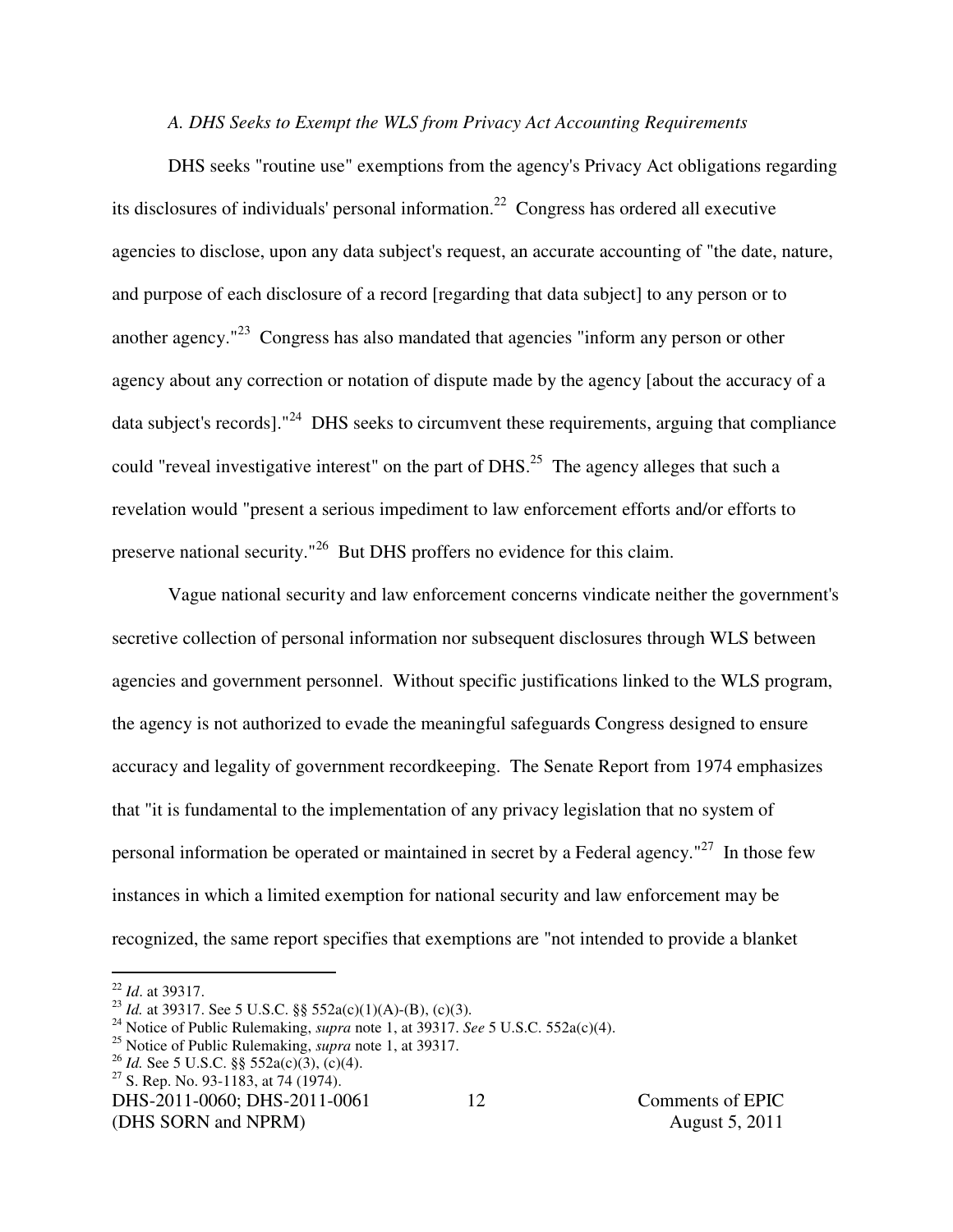exemption to all information systems or files maintained by an agency which deal with national defense and foreign policy information."<sup>28</sup>

In light of Congress's intent to achieve meaningful government transparency in recordkeeping practices, DHS should retract its claimed exemptions and reassess the agency's overly broad justification for failing to comply with its Privacy Act obligations.

*B. DHS Seeks to Prevent Individuals from Accessing and Correcting Erroneous Records in the WLS* 

In the same notice, DHS also seeks to exempt the WLS from Privacy Act provisions guaranteeing citizens the right to access and correct records containing information about them.<sup>29</sup> The Privacy Act provides, among other things, that an individual must have notice of records an agency maintains about him or her, including the purpose, authority, and routine uses for that information.<sup>30</sup> The Act guarantees meaningful access to those records; and also that the agency must publish a notice of the existence of records in the Federal Register, along with the procedures individuals can use to obtain access and correct them.<sup>31</sup> The agency has claimed "routine use" exemptions from these requirements, citing hypothetical risks, including witness tampering, heightened efforts to avoid detection, and exposure of confidential informants.<sup>32</sup> The agency also maintains that the Privacy Act's requirement that the government correct inaccuracies in its records presents an "unreasonable administrative burden."<sup>33</sup>

The legislative history of the Privacy Act demonstrates that rights of notice, access, and correction were central to what Congress sought to achieve: "The committee believes that this

 $\overline{a}$ 

<sup>28</sup> *Id*. at 74.

<sup>29</sup> Notice of Public Rulemaking, *supra* note 1, at 39317.

 $30$  5 U.S.C. § 552a(e)(3).

 $31\,$  5 U.S.C. §§ 552a(d), (e)(4)(G)-(I), (f).

<sup>32</sup> Notice of Public Rulemaking, *supra* note 1, at 39317. *See* 5 U.S.C. §§ 552a(d), (e)(3), (e)(4)(G)-(I), (f). <sup>33</sup> Notice of Public Rulemaking, *supra* note 1, at 39317. *See* 5 U.S.C. § 552a(d).

DHS-2011-0060; DHS-2011-0061 Comments of EPIC (DHS SORN and NPRM) August 5, 2011 13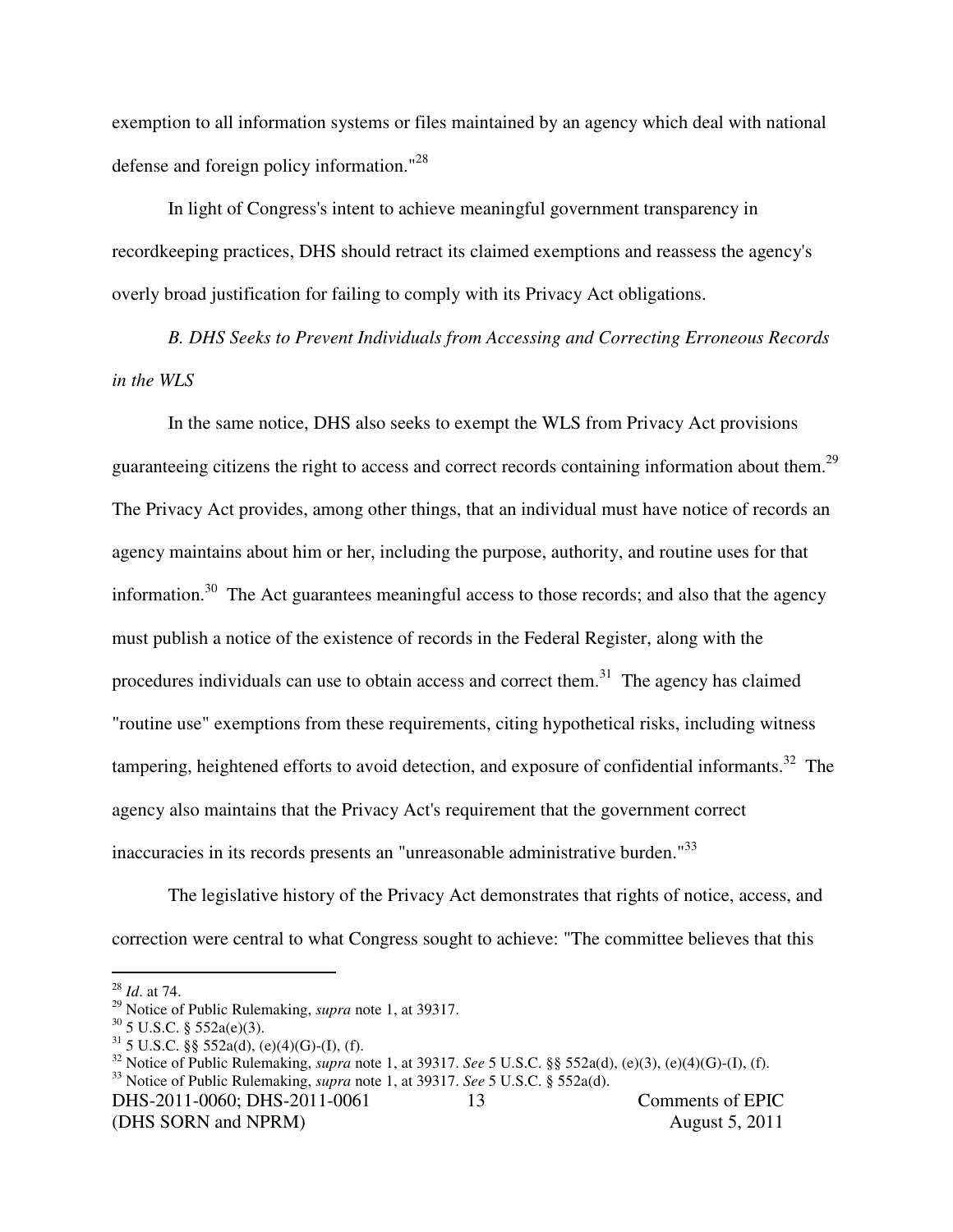provision is essential to achieve an important objective of the legislation: ensuring that individuals know what Federal records are maintained about them and have the opportunity to correct those records."<sup>34</sup> Even where information is withheld during a period of specific investigation, data subjects are legally entitled to notice, after an investigation is completed or made public, about the information stored about them in all government systems of records. The notion of an investigation that is ongoing in perpetuity and without completion would be absurd. Moreover, the use of confidential informants raises the possibility that investigations might be premised on malicious misinformation spread by bad actors. Individuals deserve the right Congress granted them to correct misinformation in government records, administrative burden notwithstanding. Rather than claiming blanket exemptions, the DHS could promulgate rules that would require notification only after an active investigation had been concluded, or with sensitive information, such as the identity of confidential informants, redacted prior to release.

Given the centrality of individual rights to notice, access, and correction, DHS should withdraw its proposed exemptions and narrow the grounds on which it purports to avoid its obligations under the Privacy Act.

*C. DHS Seeks Authority to Collect Irrelevant, Unnecessary, and Otherwise Inaccurate Information* 

Congress prescribed record keeping standards for agencies in order to ensure quality control and protect privacy. The Privacy Act explicitly limits agencies to "only such information about an individual as is relevant and necessary to accomplish a purpose of the agency" as laid out in Congressional authorizations.<sup>35</sup> For information that agencies do collect, agencies must

 $\overline{a}$ 

<sup>&</sup>lt;sup>34</sup> H.R. Rep. No. 93-1416, at 15 (1974).

 $35$  5 U.S.C. § 552a(e)(1).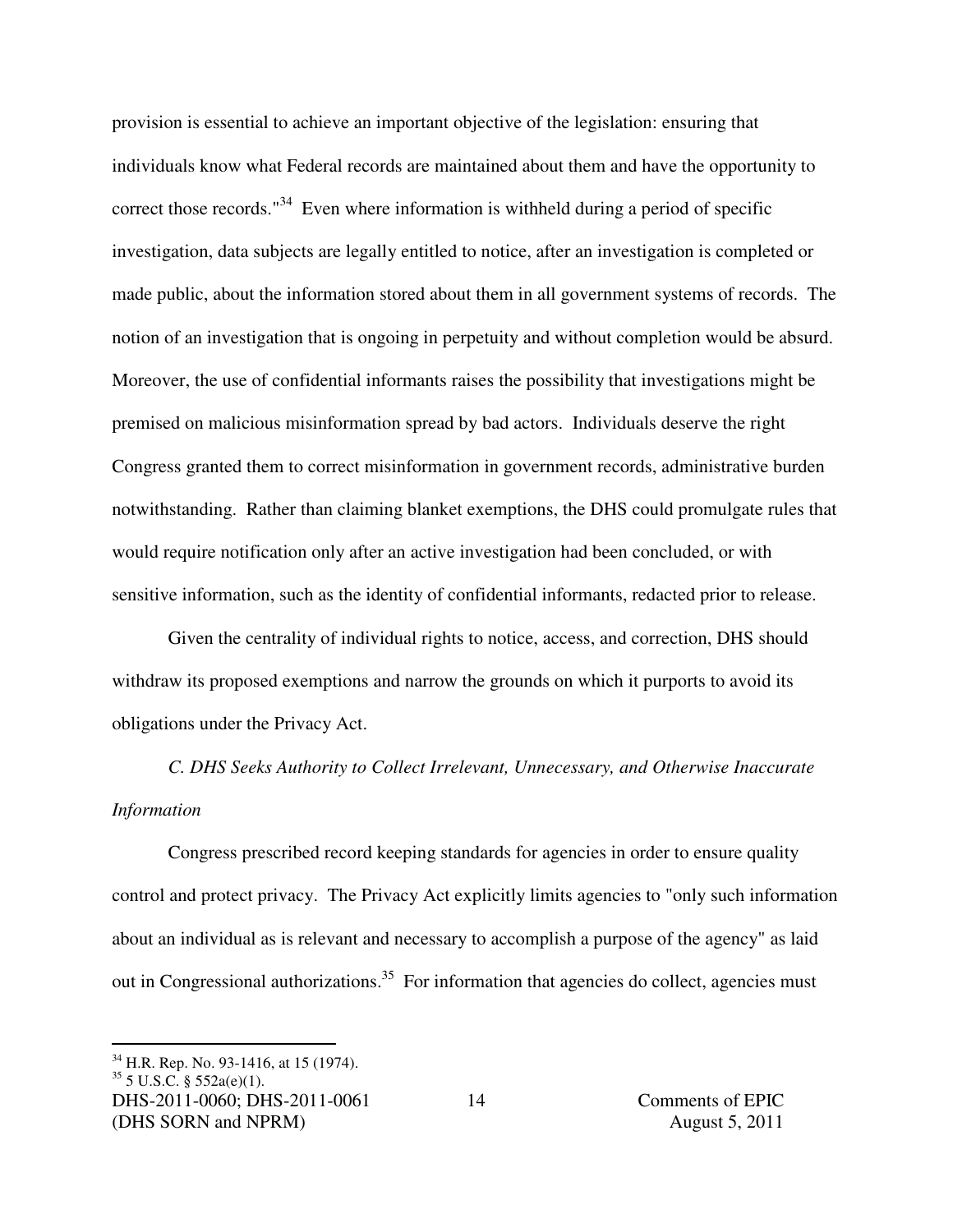maintain any records that inform official decisions about individual data subjects with "such accuracy, relevance, timeliness, and completeness as is reasonably necessary to assure fairness to the individual in the determination."<sup>36</sup> DHS claims "routine use" exemptions from both of these requirements. In doing so, the agency admits that it contemplates collecting information that will not be relevant or necessary to a specific investigation.<sup>37</sup> The agency's alleged purpose in consciously flouting this requirement is to establish "patterns of unlawful activity."<sup>38</sup> The agency also claims that the inability to determine, in advance, whether information is accurate, relevant, timely, and complete precludes its agents from complying with the obligation to ensure that the information meets these criteria after it is stored.<sup>39</sup> By implication, the agency objects to guaranteeing "fairness" to individuals on the Watchlist.<sup>40</sup>

The sweeping exemption DHS has proposed would enable the agency to collect and maintain information unrelated to any purpose Congress delegated to the agency. Secretive government lists without any meaningful safeguards present a very real risk of "mission creep," in which a system is pressed into unintended or unauthorized uses. Under this proposal, the agency would have the right to maintain and rely upon information it does not know to be accurate, relevant, timely, or complete without recourse – the right to subject citizens to arbitrary decisions. This is exactly what Congress sought to remedy with the Privacy Act.

The Privacy Act's "relevant and necessary" requirement is a fundamental part of the law's protections, as it is "[d]esigned to assure observance of basic principles of privacy and due process by requiring that where an agency delves into an area of personal privacy in the course

<sup>38</sup> *Id*.

 $\overline{a}$ 

 $36$  5 U.S.C. § 552a(e)(5).

<sup>37</sup> Notice of Public Rulemaking, *supra* note 1, at 39317. *See* 5 U.S.C. § 552a(e)(1).

<sup>39</sup> Notice of Public Rulemaking, *supra* note 1, at 39317. *See* 5 U.S.C. § 552a(e)(5). <sup>40</sup> *See* 5 U.S.C. § 552a(e)(5).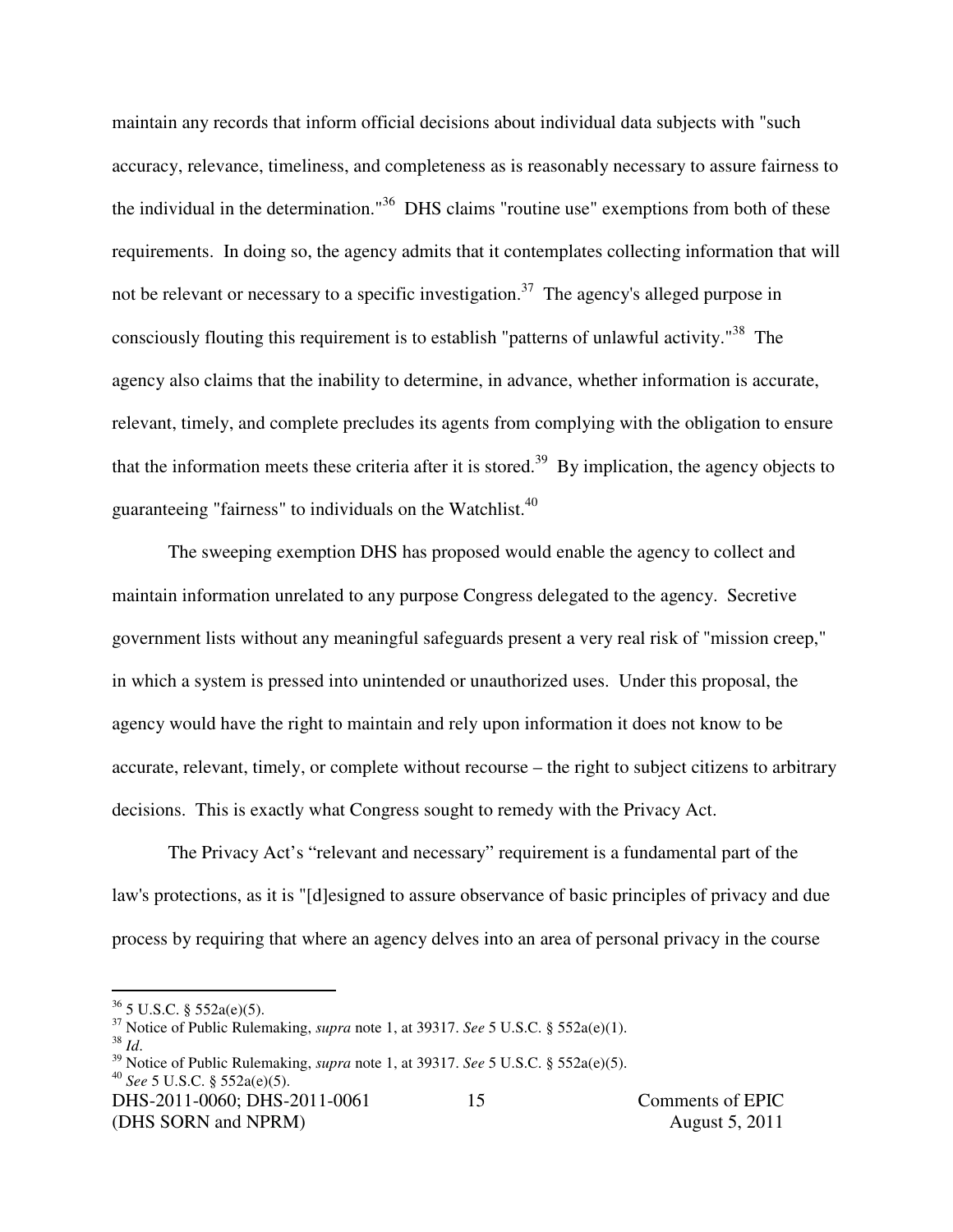of meeting government's needs, its action may not be arbitrary."<sup>41</sup> Presumably, facts in the system helpful to the DHS in a particular investigation would be relevant and necessary to that investigation, and thus in compliance with the Privacy Act. Even if DHS decided to accommodate exceptions to this general truism, the agency could promulgate a rule limiting its exemptions to "patterns of unlawful activity" and/or "appropriately marked field reports from DHS agents."

Considering the common sense benefits of collecting and relying upon high quality information, DHS should void these claimed exemptions and instead affirm the agency's commitment to maintaining relevant and necessary records with accurate, timely, and complete information.

#### **III. The Watchlist Program Subjects Individuals To Inherent Privacy Risks**

In the Department's Privacy Impact Assessment, the agency has highlighted privacy flaws that centralizing WLS data will purportedly solve.<sup>42</sup> Tellingly, DHS has previously failed to publicize or fix these issues since the onset of its component parts. Rather than amending privacy flaws in the component systems, for the sake of complying with the legal obligations and securing sensitive data, the agency now raises them only to justify creating an even more privacy-defective System of Records.

For instance, in response to a question about the privacy risks of the existing system, the Department now admits that its current "lack of automation presents the risk for unintentional errors to be introduced in the processing of data, and increases the risk that the TSDB data used

 $\overline{a}$ 

<sup>&</sup>lt;sup>41</sup> S. Rep. No. 93-3418 at 47 (1974).

DHS-2011-0060; DHS-2011-0061 Comments of EPIC (DHS SORN and NPRM) August 5, 2011 <sup>42</sup> Privacy Impact Assessment, *supra* note 2.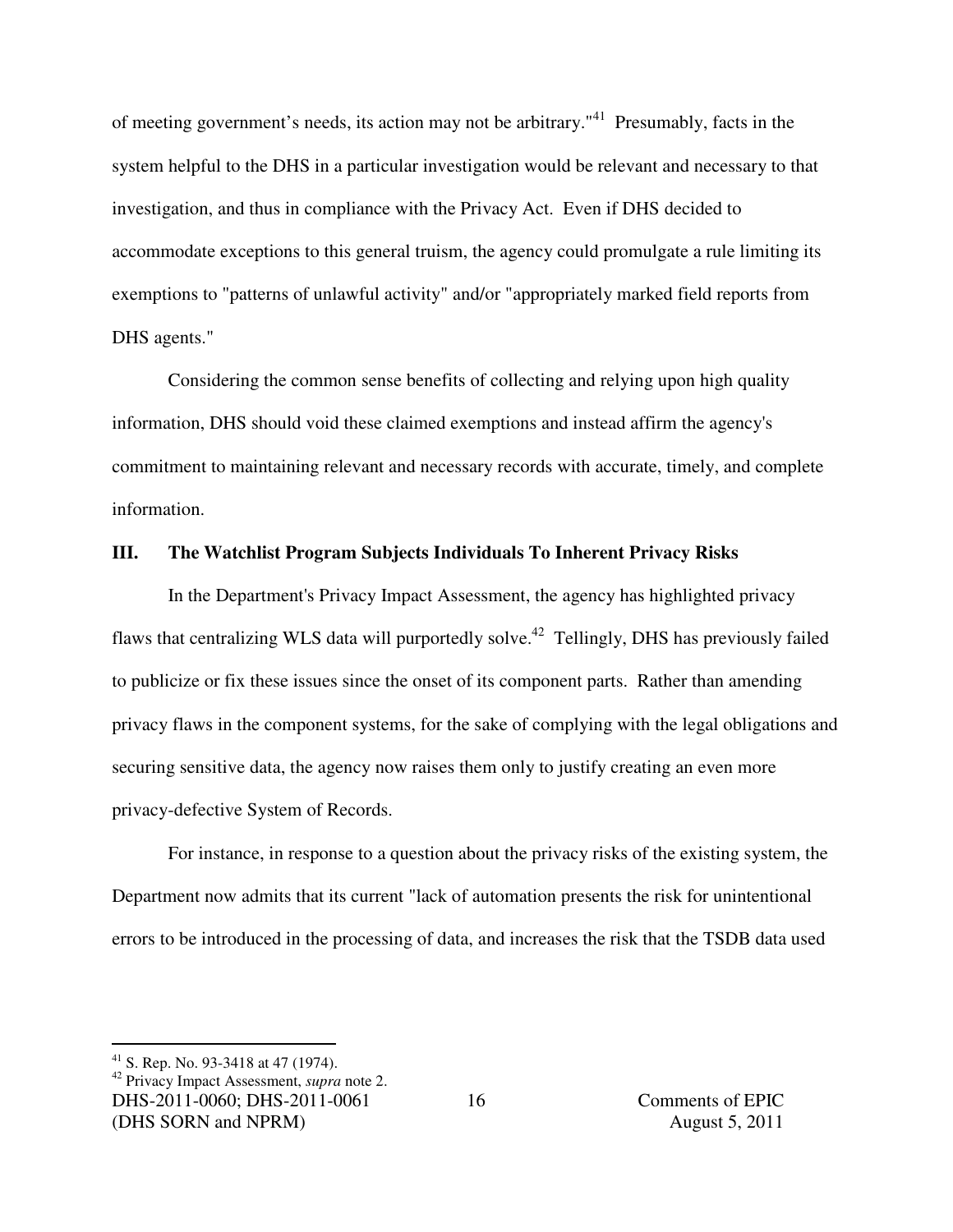by DHS is not synchronized with the authoritative source, the TSDB."<sup>43</sup> The Department now highlights this risk as a flaw.<sup>44</sup> However, previous Privacy Impact Assessments of WLS derivative components, including the agency's October 21, 2008 Privacy Impact Assessment regarding DHS's Secure Flight Program, failed to identify the lack of automation as a privacy risk when given the opportunity to do so.<sup>45</sup> The agency did make mention of the characteristic:

Depending on the urgency, information may be transmitted electronically, in person, in paper format, via facsimile, or by telephone, as required by the circumstances necessitating such sharing. In most cases, the data will be transmitted between Secure Flight and other systems on the secured DHS information technology  $(IT)$  network.<sup>46</sup>

What is missing is any effort to identify the use of paper or fax or telephone as susceptible to "human error" in response to the direct prompt: "[g]iven the internal sharing, discuss what privacy risks were identified and how they were mitigated."<sup>47</sup> It is apparent the agency does not identify all material privacy risks in its Privacy Impact Assessments.

The current Assessment for the WLS fails subject to this same insufficient approach. The very process of centralization will introduce an entirely new tier of privacy risks, which the agency has failed to identify. The WLS Proposal will concentrate all interagency transfer of personal data in WLS records into a singular "main repository." The sensitive information in these records will include names, dates of birth, places of birth, biometrics and photographic data, passport information, driver's license information, and "other available identifying

 $\overline{a}$ <sup>43</sup> *Id.* at 7.

<sup>44</sup> *Id*. at 7.

<sup>45</sup> Dept. of Homeland Security, Privacy Impact Assessment for Secure Flight, July 14, 2010, *available at*  http://www.dhs.gov/xlibrary/assets/privacy/privacy\_pia\_dhs\_wls.pdf. <sup>46</sup> *Id*. at 15.

<sup>47</sup> *Id*. at 16.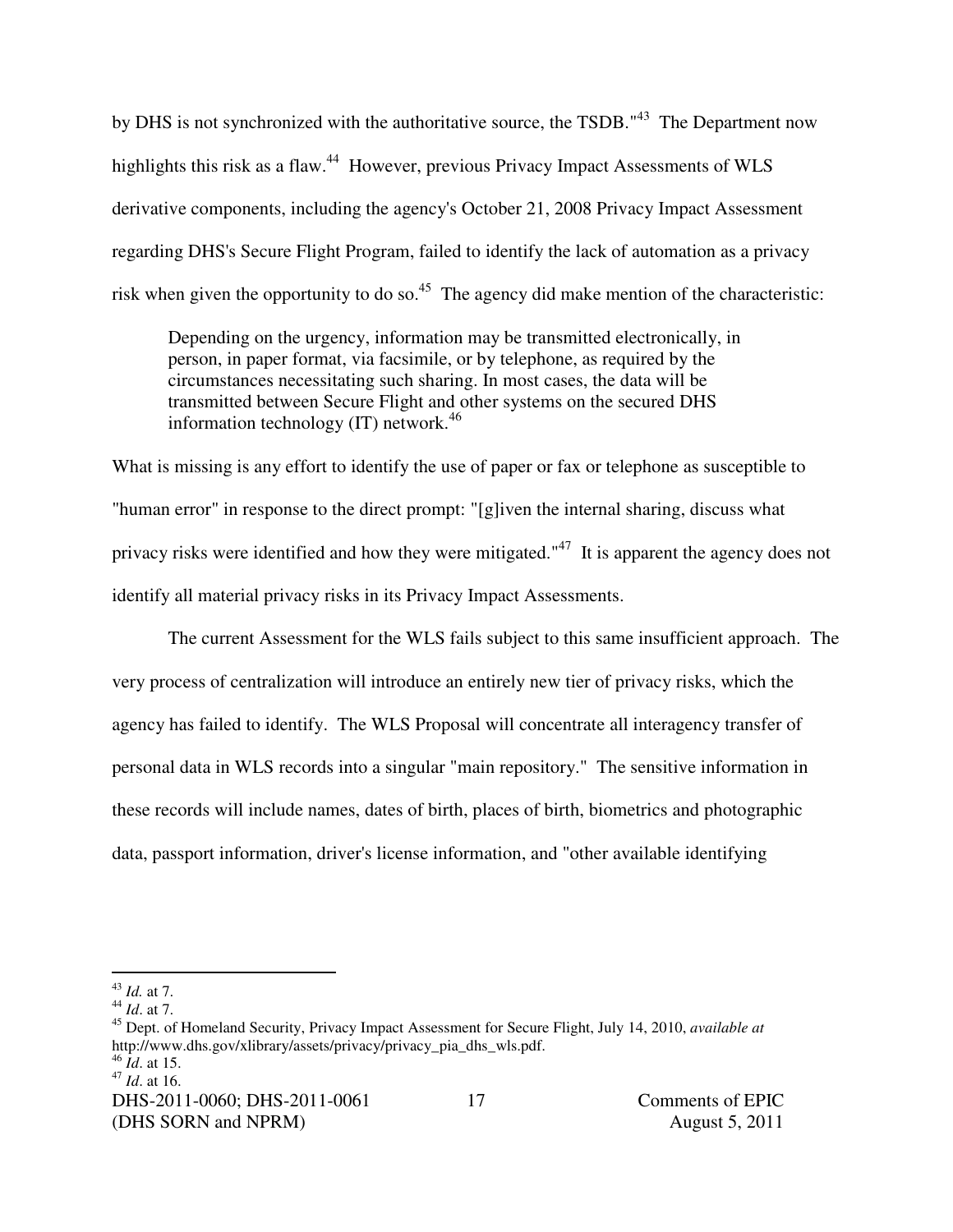particulars."<sup>48</sup> In addition, four different DHS offices will create, store, and transfer records of encounters with any listed individuals into the same system. The agency will also maintain a near real-time copy that synchronizes itself with the original database by adding, modifying, or deleting data in accord with updates to records in the original. What the agency is proposing will provide an appealing mark for thieves trying to create false identities for criminal activities. Further, a data breach involving this rich compendium of personal data would be a disaster for the agency and place the data subjects at risk for a variety of harms. DHS should seriously consider alternative approaches, as privacy is much better safeguarded by storing data in multiple, decentralized locations, and only when necessary.

As a result of this major oversight, due to an insufficient approach toward selfassessments, DHS should reconsider its approach to storing and transferring personal data and comply with the Privacy Act's safeguards to protect privacy and security.

#### **IV. Conclusion and Final Recommendations**

 $\overline{a}$ 

For the foregoing reasons, EPIC and the undersigned privacy, consumer rights, and civil rights organizations recommend that DHS suspend the WLS system pending a full review of the privacy and security implications of the program. The agency must revise its proposed system of records and fully assess its compliance with the federal Privacy Act. If the agency proceeds with the WLS program, the system must, at a minimum: (1) adhere to Congress's intent to maintain transparent and secure government recordkeeping systems; (2) provide individuals judicially enforceable rights of notice, access, and correction; (3) conform to a revised SORN and NPRM that includes requirements for the agency to respect individuals' rights to control their

DHS-2011-0060; DHS-2011-0061 Comments of EPIC (DHS SORN and NPRM) August 5, 2011 18 <sup>48</sup> Dept. of Homeland Security, Privacy Impact Assessment for the Watchlist Service, 4, July 14, 2010, *available at*  http://www.dhs.gov/xlibrary/assets/privacy/privacy\_pia\_dhs\_wls.pdf. [hereinafter "Privacy Impact Assessment"].